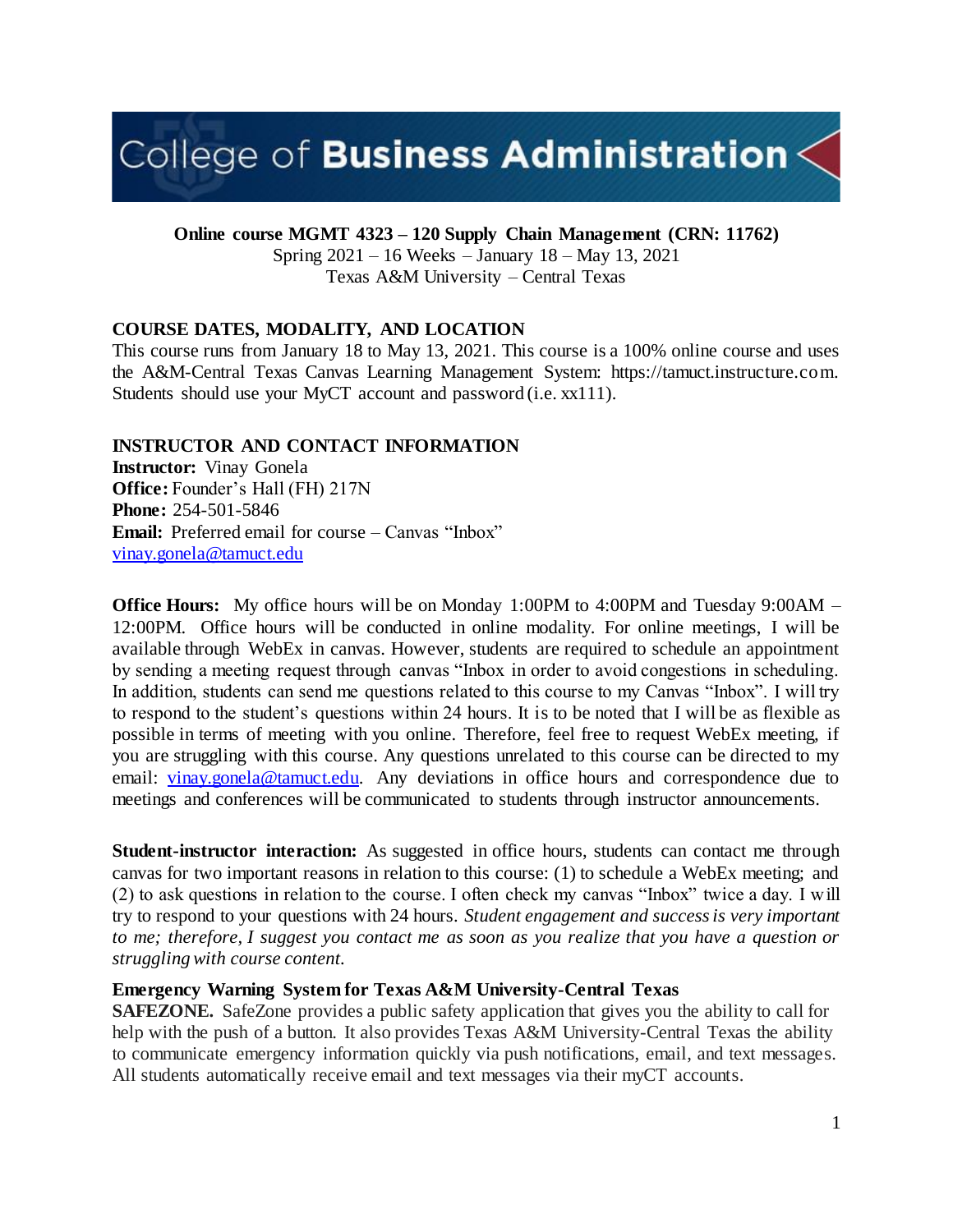Downloading SafeZone allows access to push notifications and enables you to connect directly for help through the app.

You can download SafeZone from the app store and use your myCT credentials to log in. If you would like more information, you can visit the **[SafeZone](http://www.safezoneapp.com/)** website [www.safezoneapp.com].

To register SafeZone on your phone, please follow these 3 easy steps*:*

- 1. Download the SafeZone App from your phone store using the link below:
	- o [iPhone/iPad:](https://apps.apple.com/app/safezone/id533054756) [https://apps.apple.com/app/safezone/id533054756]
	- o [Android Phone / Tablet](https://play.google.com/store/apps/details?id=com.criticalarc.safezoneapp) [https://play.google.com/store/apps/details?id=com.criticalarc.safezoneapp]
- 2. Launch the app and enter your myCT email address (e.g.  $\{name\} @t$  amuct.edu)
- 3. Complete your profile and accept the terms of service

#### **COURSE INFORMATION**

This course is a part of Supply Chain Management micro-credential. Students can earn Supply Chain Management micro-credential by taking the following three courses: (1) Supply Chain Management; (2) Production and Operations Management; (3) Transportation Logistics and Distribution. Upon completion of the micro-credential, students will be able to:

- 1. **SCPLO 1:** Integrate and/or interrelate various operational, logistics, and supply chain activities (Correlates with BBA management PLO 5)
- 2. **SCPLO2:** Make supply chain decisions using business data analysis (Correlates with BBA management PLO 6)
- 3. **SCPLO3:** Identify the practical significance of core/critical supply chain management concepts (Correlates with BBA management PLO7)

#### **Course Overview and description**

Supply Chain Management (SCM) involves all the activities required to plan, execute, and control the flow of goods and services. These activities integrate various resources, infrastructures, information, and financial transactions between different parties such that the customer needs are effectively met. This course is an introductory course that provides an understanding of fundamental concepts of SCM. It covers topics related to planning, designing, and coordinating of processes in supply chains. These topics include, but are not limited to, demand and supply management, purchasing and sourcing, manufacturing, warehousing, transportation and distribution systems, and return management. In addition, contemporary SCM issues or topics such as Enterprise Resource Planning (ERP) systems, E-businesses, closed-loop supply chains, and block chain financial transactions are covered.

**Course Learning Objectives (CLOs):** The students can achieve all the course-learning objectives by successfully completing course activities. Student meet the CLOs by achieving 70% or above in the entire course. Upon completion of the course, student will be able to demonstrate the following:

**CLO1:** Explain tools, techniques, and concepts involved in management of supply chain logistics, supply chain operations, and supply chain logistic operations

**CLO 2:** Design and administer Supply Chain Logistics Design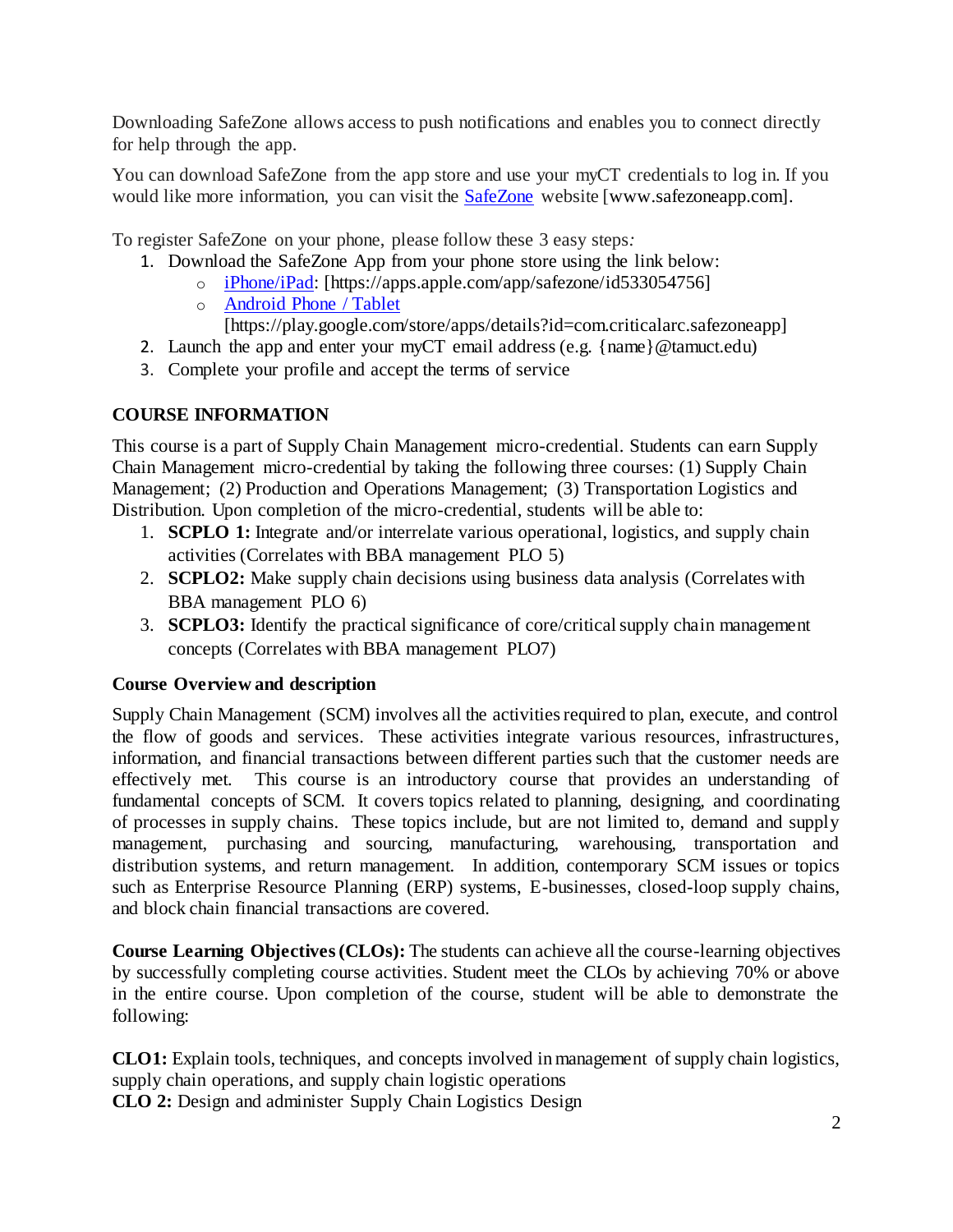**CLO 3:** Develop an understanding of logistics operating areas and their interrelationship **CLO 4:** Strengthen integrative management analytical and problem-solving skills.

|                  | <b>SCPLO 1</b> | SCPLO <sub>2</sub> | SCPLO <sub>3</sub> |
|------------------|----------------|--------------------|--------------------|
| $\cap$ $\cap$    |                |                    | P/R                |
| CLO <sub>2</sub> |                |                    | P/R                |
| CLO <sub>3</sub> | P/R            |                    |                    |
| CLO 4            |                | P/R                |                    |

Interrelationship between CLOs and PLOs

P – Practice; R - Reinforced

**Chapter-based Student Learning Outcomes (CH\_SLO):** CH\_SLO enable students to master the skills in each chapter. Gaining proficiency in each of the chapters will enable students achieve CLOs. Students gain proficiency by achieving an acceptable grade of 70% or above for the entire course. The following are the Chapter-based Student Learning Outcomes:

Chapter 1: 21st Century Supply Chains (CLO 1, CLO 3): After completing this chapter, students should be able to:

Ch1. SLO 1: Briefly describe the supply chain revolution

Ch1. SLO 2: Explain why integration creates value

Ch1. SLO 3: Describe generalized supply chain model and supply chain applications

Ch1. SLO 4: Define supply chain and activities

Ch1. SLO 5: Describe Integrative management and supply chain processes

Ch1. SLO 6: Identify different supply chain value propositions

Ch1. SLO 7: Describe different supply chain responsiveness

Ch1. SLO 8: Explain the role of supply chain globalization

Ch1. SLO 9: Identify different industry disruptors in supply chain

Chapter 2: Supply Chain Information Technology (CLO 1, CLO 3): After completing this chapter, students should be able to:

Ch2. SLO 1: Explain the functionality of information system in supply chain

Ch2. SLO 2: Describe different supply chain information system and logistic operations modules

Chapter 3: Logistics (CLO 1, CLO 3): After completing this chapter, students should be able to:

Ch3. SLO 1: Identify different logistical value propositions

Ch3. SLO 2: Explain the role of logistics in supply chain

Ch3. SLO 3: Describe logistical operations

Ch3. SLO 4: Describe logistical integration objectives and arrangements

Ch3. SLO 5: Develop strategies for supply chain integration

Chapter 4: Customer accommodation (CLO1, CLO 3): After completing this chapter, students should be able to:

Ch4. SLO 1: Understand the role of customer-focused marketing, customer service, customer satisfaction, and customer success.

Ch4. SLO 2: Develop customer accommodation strategy in supply chain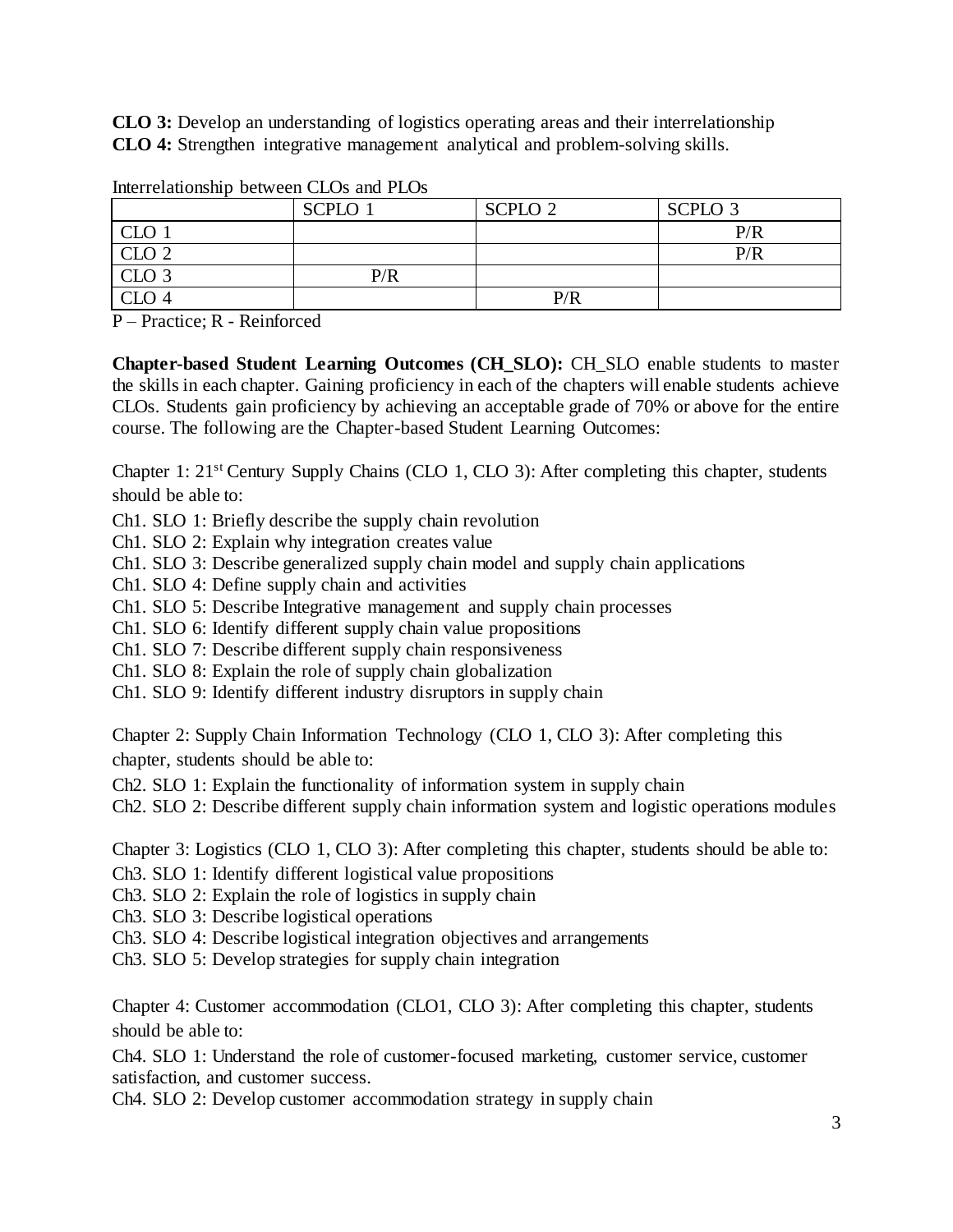Chapter 5: Integrated Operations Planning (CLO1, CLO4): After completing this chapter, students should be able to:

Ch5. SLO 1: Plan supply chain operations using sales and operations

Ch5. SLO 2: Describe collaborative planning, forecasting, and replenishment

Ch5. SLO 3: Conduct forecasting using different mathematical computations

Chapter 6: Procurement and Manufacturing (CLO 1, CLO 3): After completing this chapter, students should be able to:

Ch6. SLO 1: Explain why quality is imperative

Ch6. SLO 2: Describe the importance of procurement, procurement objectives, and procurement strategies

Ch6. SLO 3: Explain the logistical interfaces with procurement

CH6. SLO 4: Describe manufacturing, manufacturing processes and manufacturing strategies Ch6. SLO 5: Develop strategies to match market requirements with manufacturing

Chapter 7: Inventory (CLO 1, CLO4): After completing this chapter, students should be able to:

Ch7. SLO 1: Define inventory and explain its functionalities

Ch7. SLO 2: Explain elements of inventory carrying cost

Ch7. SLO 3: Demonstrate ability to plan inventory using mathematical techniques

Ch7. SLO 4: Describe concepts involved in managing uncertainty in inventory

Ch7. SLO 5: Describe Inventory management policies and practices

Chapter 8: Transportation (CLO 1): After completing this chapter, students should be able to:

Ch8. SLO 1: Explain transportation functionality and its participants

Ch8. SLO 2: Describe different transportation modalities and their advantages and disadvantages

Ch8. SLO 3: Identify factors in transportation economics and pricing

Ch8. SLO 4: Understand different elements of transportation documentation

Chapter 9: Warehousing, materials handling, and packaging (CLO 1): After completing this chapter, students should be able to:

Ch9. SLO 1: Explain strategic warehousing and ownership arrangements

Ch9. SLO 2: Identify different warehouse decisions

Ch9. SLO 3: Describe various primary and secondary warehouse operations and systems used in warehouse

Ch9. SLO 4: Explain packaging and handling efficiency

Chapter 10: Global Supply Chains (CLO 2, CLO 3): After completing this chapter, students should be able to:

Ch10. SLO 1: Integrate various elements of global supply chain

Ch10. SLO 2: Explain sourcing strategies in global supply chain

Chapter 11: Network design (CLO 2, CLO 3, CLO4): After completing this chapter, students should be able to: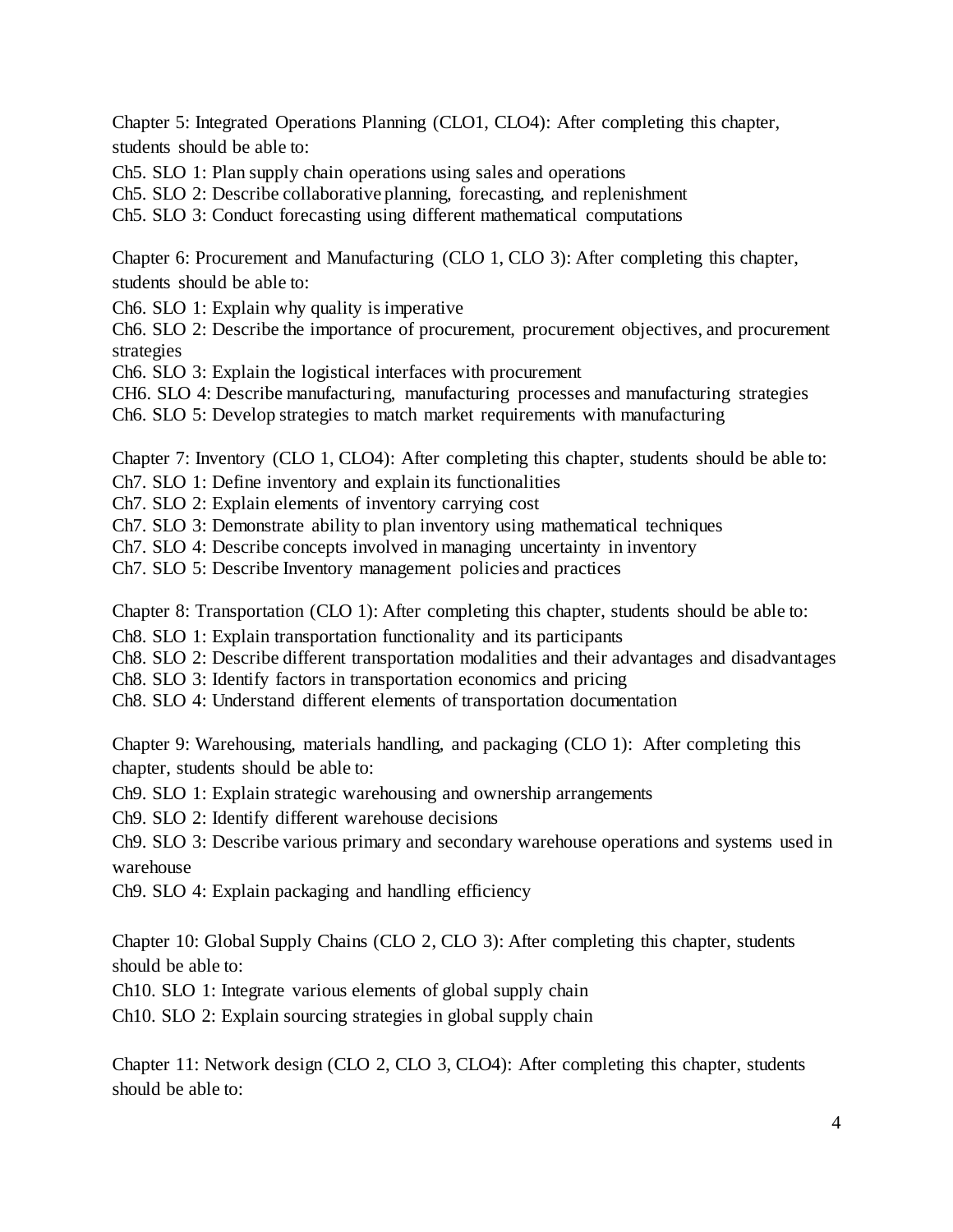Ch11. SLO 1: Design enterprise facility network

Ch11. SLO 2: Explain drivers of warehouse requirements

Ch11. SLO 3: Explain and compute total cost integration

Ch11. SLO 4: Formulate logistical strategy

Ch11. SLO 5: Conduct planning methodology that include determining the problem, collecting data and analyzing, and recommending solutions and implementation.

Ch11. SLO 6: Explain strategic drivers in network design

Chapter 12: Relationship Management (CLO 2, CLO 3): After completing this chapter, students should be able to:

Ch12. SLO 1: Develop and manage internal logistics and supply chain relationships

Chapter 13: Performance measurement (CLO 2, CLO 3, CLO 4): Ch13. SLO1: Conduct operation and financial assessment of supply chains

#### **Competency Goals Statements (certification or standards)**

Students successfully completing Supply Chain Management, Production and Operations Management, and Transportation Logistics and Distribution Course will receive a Supply Chain Management micro-credential.

#### **Required Reading and Textbook(s)**

Supply Chain Logistics Management Bowersox, Donald/Closs, David/Cooper, M. Bixby Edition:  $5<sup>TH</sup> 20$ Publisher: McGraw Hill Education ISBN 13: 9780078096648



*Note 1: A Student of A&M University – Central Texas is not under any obligation to purchase a textbook from a university – affiliated bookstore.*

**Video lectures:** There will be video lectures that will posted for the course. Students are required to watch them ahead of class in order to be successful in the course. Consequently, students are required to have a browser that will allow them to watch the posted video lectures.

**Microsoft Excel:** This course recommends students to complete assignments in excel such that the student's excel skills can be improved. Therefore, several class practices will use excel and assignments can be solved by using excel.

**Other required materials:** Apart from the required textbook, students should have access to computer with Microsoft Word, PowerPoint, and PDF reader along with proper internet service. Students can obtain a free PDF reader at http://www.adobe.com/products/acrobat/readstep.html. All the materials related to the course will be available in electronic format (lecture slides, video lectures, homework assignments, exams and solutions) in canvas: https://tamuct.instructure.com.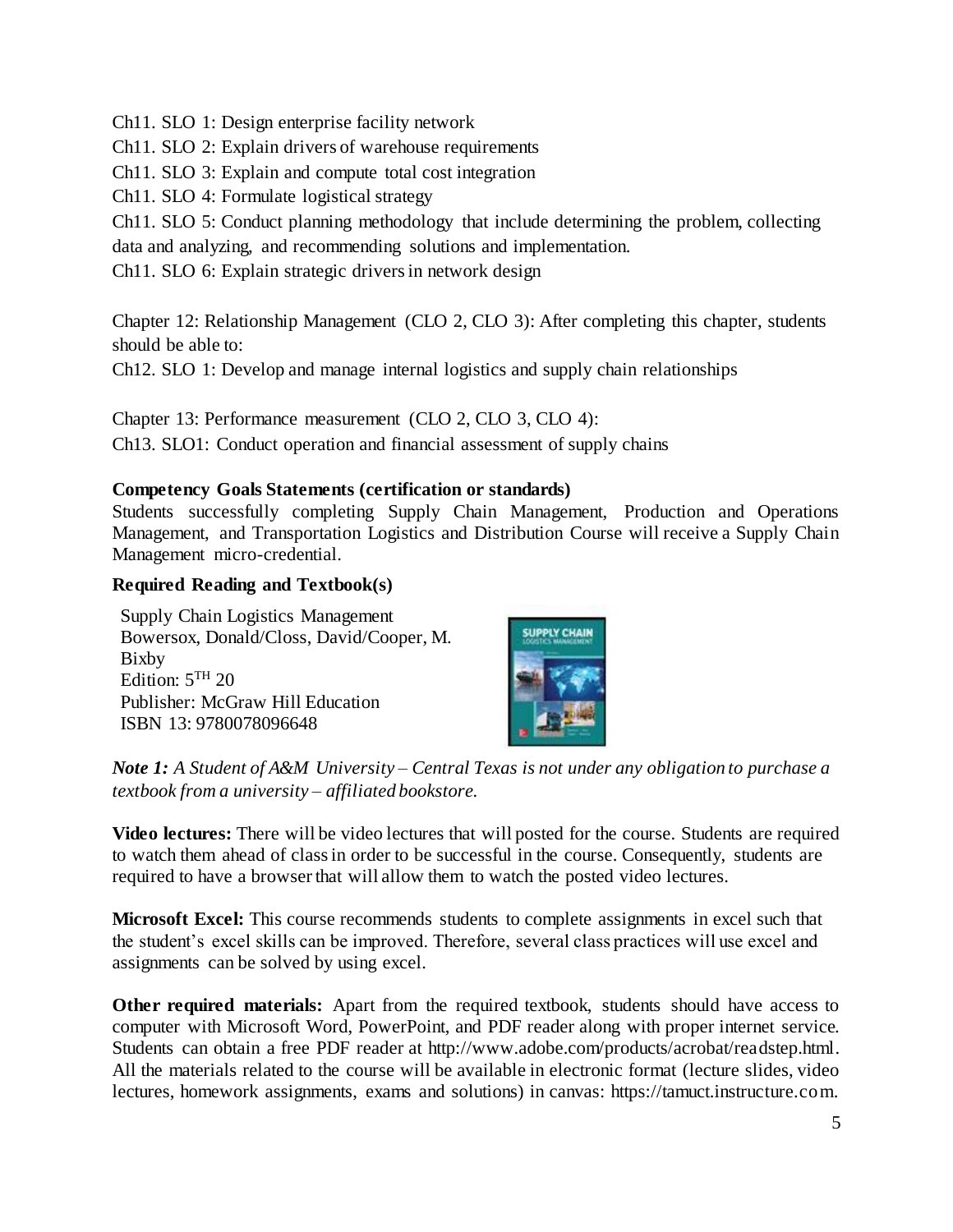Students will also be required to submit the scanned copies or images of the assignments and exams. Therefore, students are required to have scanner and/or camera to take pictures. Students are recommended to have a handheld calculator (should be able to perform square roots and above apart from addition, subtraction, multiplication and division – at a minimum) for calculations. Please feel free to contact me whenever you have difficulty in accessing the material.

#### **COURSE REQUIREMENTS**

The assessments in this section will measure the CLOs and W\_SLOs stated in the course information section. In this course, some of the outcomes will be measured several times using quizzes, case studies, and exams.

*Meet and Greet*: There will be one meet & greet discussion, which is worth 10 points. In this discussion, students are required to introduce about themselves.

*Quizzes (CLO1, CLO2, CLO3, and CLO4):* There will be 13 quizzes. Each quiz will be worth 20 points adding up to 260 points. Each quiz will consist of 20 multiple questions. Each quiz will assess CLOs and CH\_SLOs pertaining to the chapter (see course information). However, all the quizzes together will assess all the CLOs.

*Assignments (CLO1, CLO2, CLO3, and CLO4):* There will be 4 assignments. Each Assignment is worth 20 points adding up to 80 points. Each assignment will have several discussions and problem-solving questions. The rubric for the assignment discussion question and problem-solving questions are available in page 16 and page 17 respectively. For Assignments, students must show the work (according to the rubric in grading criteria and rubric and conversion) in order to receive full credit. Points will be awarded based on the correctness and quality of the work. Each assignment will assess CLOs and CH\_SLOs pertaining to the chapter (see course information). However, all the assignments together will assess all the CLOs.

*Note 2: For assignments, Students have to upload the assignment submissions at canvas website: https://tamuct.instructure.com/. Students can handwrite or type the answers. However, make sure to be readable when you handwrite the assignments. If you choose to handwrite, scan or take picture and submit the assignment to canvas submission.* 

*Note 3: For assignments, students can solve the problems in Microsoft Excel and submit it to canvas website: https://tamuct.instructure.com/. If you solve by using Microsoft Excel, make sure to submit the Microsoft Excel work sheet. I will not accept copy and paste of Microsoft Excel work on to the word document or scanned copy as it will not allow be to see the formula you used.* 

*Note 4: Canvas submissions accept multiple documents in various formats that include word, pdf, jpeg images, and Microsoft Excel. Therefore, I suggest you submit all your work for assignments. Students can submit multiple documents showing the work. Submitting only answers will be equivalent to no submission for this course resulting in zero grade. In addition, I will not be able to accept HEIC format. This format is happening when you take picture from IPhone. In this case insert your pictures in word document and submit it as word document.* 

*Case studies (CLO1, CLO2, CLO3, and CLO4):* There will be four case studies. Each case study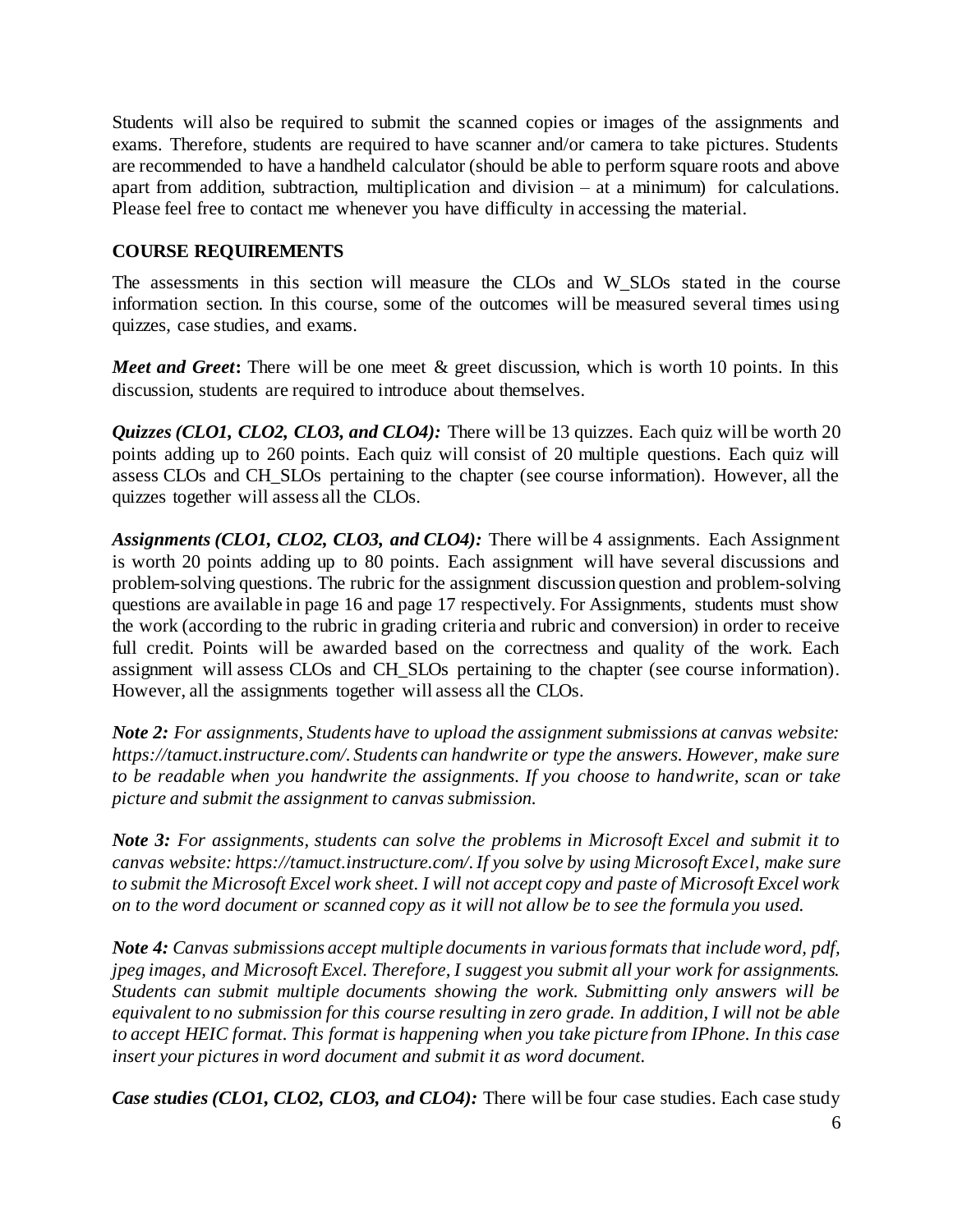is worth 50 points adding up to 200 points. The case studies consist of both discussion questions and problems. The case studies are required to be submitted in APA format. The rubric in page 16 will be used for discussion questions and the rubric in page 17 will be used for problems. Students must show the work (according to the rubric in grading criteria and rubric and conversion) in order to receive full credit. Students are required to follow APA format for case studies. Points will be awarded based on the correctness and quality of the work. Each case study will assess all the CLOs.

*Exams (CLO1, CLO2, CLO3, CLO4 and CLO5):* There will be two exams. Each exam is worth 50 points. Each exam will consist of multiple choice questions, discussion questions, and problems. The rubrics for discussion question and problems are provided in page 16 and page 17 of the syllabus. Students must show the work (according to the rubric in grading criteria and rubric and conversion) in order to receive full credit for discussion questions and problems. Points will be awarded based on the correctness and quality of the work.

*Note 5: For exams, students have to show the work for discussion questions and problemsin order to receive full credits. Consequently, students have to upload the assignment submissions at canvas website: https://tamuct.instructure.com/. Students can handwrite or type the answers. However, make sure to be readable when you handwrite the assignments. If you choose to handwrite, scan or take picture and submit the assignment to canvas submission.* 

*Note 6: For exams, students can solve the problems in Microsoft Excel and submit it to canvas website: https://tamuct.instructure.com/. If you solve by using Microsoft Excel, make sure to submit the Microsoft Excel work sheet. I will not accept copy and paste of Microsoft Excel work on to the word document or scanned copy as it will not allow be to see the formula you used.* 

*Note 7: Canvas submissions accept multiple documents in various formats that include word, pdf, jpeg images, and Microsoft Excel. Therefore, I suggest you submit all your work for exam: PT 2. Therefore, students can submit multiple documents showing the work. Submitting only answers will be equivalent to no submission for this course resulting in zero grade. In addition, I will not be able to accept HEIC format. This format is happening when you take picture from IPhone. In this case insert your pictures in word document and submit it as word document.*

*Instructor Evaluation Survey:* There will be an instructor evaluation survey at the end of the semester using Blue. Since, instructor can know the only the response rate related to survey, all the students will receive 5 bonus points if the overall class response rate is 80% or above. If the response rate is less than 80%, none of the students will receive 5 bonus points.

**Bonus:** There will be bonus activities which will be offered to students at the discretion of instructor

# **Grading Criteria Rubric and Conversion**

# **Posting of Grades**

All the grades will be available in canvas and students can monitor their grades in canvas grades page. I will try to grade and provide all weekly activities within a week. In addition, students will be given a week to ask questions or dispute my grading.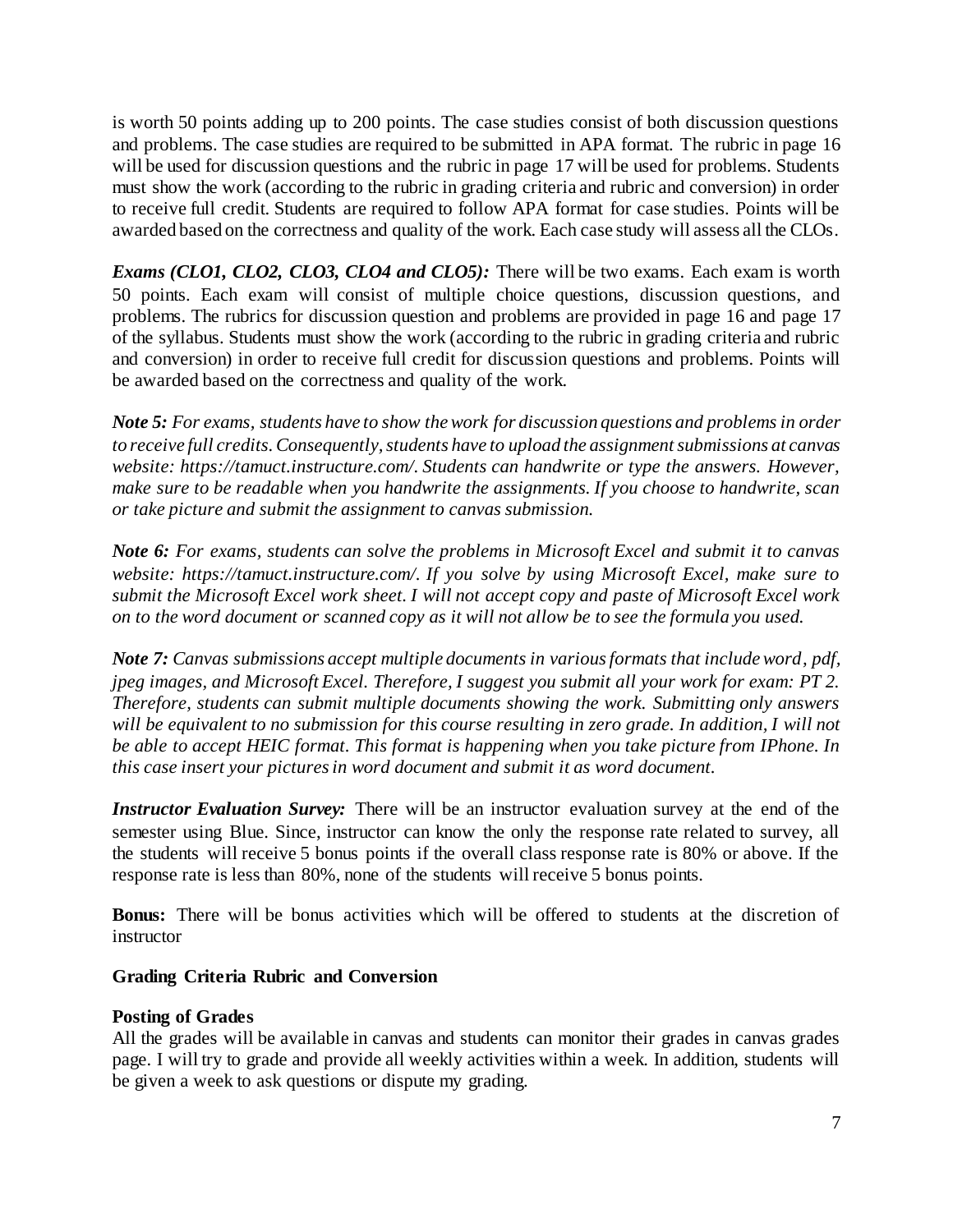**Grading Policy:** Following is the grading policy that will be used for this course: **Course Evaluation:** Table below presents the point scale for each of the activities performed in this class.

| rea (it) because and percentages |                                 |             |  |  |
|----------------------------------|---------------------------------|-------------|--|--|
| Activity                         | Point scale                     | Percentages |  |  |
| Meet & Greet                     | $1*10 = 10$                     | 2%          |  |  |
| Quizzes $(13)$                   | $13*20 = 260$                   | 40%         |  |  |
| Assignments $(4)$                | $4*20=80$                       | 12%         |  |  |
| Case studies $(4)$               | $50*4 = 200$                    | 31%         |  |  |
| Exams $(2)$                      | $2*50 = 100$                    | 15%         |  |  |
| <b>Instructor Evaluation</b>     | $1*5=5$                         | 1%          |  |  |
| Survey bonus                     |                                 |             |  |  |
| <b>Bonus</b>                     | At the discretion of Instructor |             |  |  |
| Total                            | 655                             | 100%        |  |  |

Activity scores and percentages

**Grade computation:** Below is the grading scale for the course. Students earn the grades by completing the scheduled activities. There will no bonus points. Failure to submit the appropriate activities will result in a failing grade.

Grading Scale:  $A = 589.5 - 655 (90\% - 100\%)$   $B = 524 - 589.49 (80\% - 89.99\%)$  $C = 458.5 - 523.99 (70\% - 79\%)$   $D = 393 - 458.49 (60\% - 69.99\%)$  $F = 392.99$  and below (59.99% and below)

# **COURSE OUTLINE AND CALENDAR**

| Week            | <b>Chapter Reading</b>                       | Homework                                             |
|-----------------|----------------------------------------------|------------------------------------------------------|
| Week 1          | Syllabus                                     | Meet $&$ Greet due by 01/23                          |
| $01/18 - 01/23$ |                                              | @11:59 PM                                            |
|                 |                                              |                                                      |
| Week 2          | Chapter 1: $21^{st}$ – Century Supply Chains | Quiz 1 due by $01/30 \text{ } \textcircled{e}$ 11:59 |
| $01/24 - 01/30$ |                                              | <b>PM</b>                                            |
|                 |                                              |                                                      |
| Week 3          | Chapter 2: Supply Chain Information          | Quiz 2 due by $02/06 \, \textcircled{a}$ 11:59       |
| $01/31 - 02/06$ | Technology                                   | <b>PM</b>                                            |
|                 |                                              |                                                      |
| Week 4          | Chapter 3: Logistics                         | Quiz 3 due by $02/13$ @ 11:59                        |
| $02/07 - 02/13$ |                                              | <b>PM</b>                                            |
|                 |                                              |                                                      |
| Week 5          | Chapter 4: Customer Accommodation            | Quiz 4 due by $02/20 \text{ } \textcircled{a} 11:59$ |
| $02/14 - 02/20$ |                                              | <b>PM</b>                                            |
|                 |                                              | Assignment 1 due by                                  |
|                 |                                              | 02/27@11:59 PM                                       |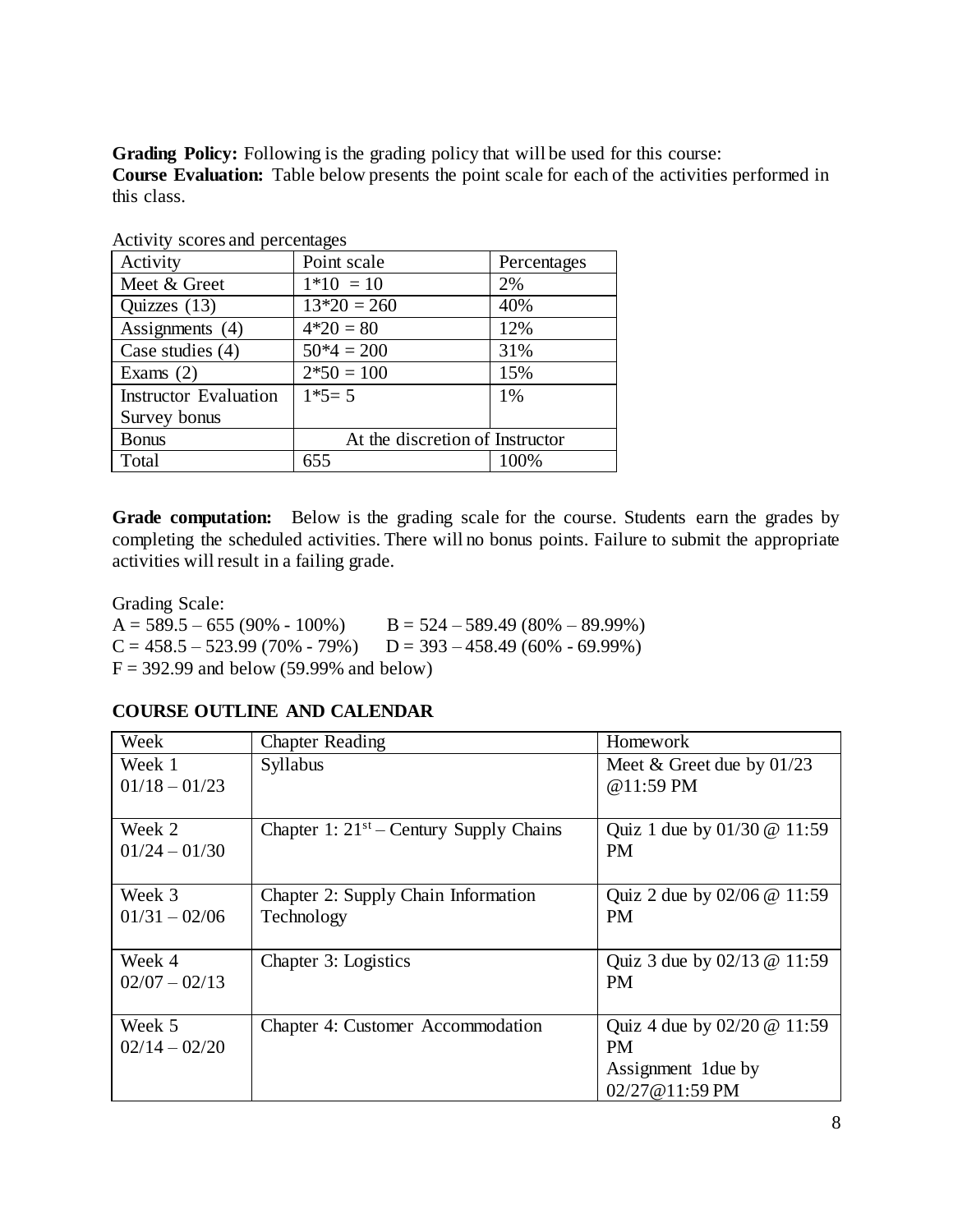|                              |                                                                       | Case study 1 due by<br>02/20@11:59 PM                                                                                  |  |  |
|------------------------------|-----------------------------------------------------------------------|------------------------------------------------------------------------------------------------------------------------|--|--|
| Week 6<br>$02/21 - 02/27$    | Chapter 5: Integrated Operations Planning                             | Quiz 5 due by 02/27 @ 11:59<br><b>PM</b>                                                                               |  |  |
| Week 7<br>$02/28 - 03/06$    | Chapter 6: Procurement and Manufacturing                              | Quiz 6 due by 03/06 @ 11:<br>59 PM                                                                                     |  |  |
| Week 8<br>$03/07 - 03/13$    | Exam 1 due by $03/13$                                                 |                                                                                                                        |  |  |
| Week 9<br>$03/14 - 03/20$    | Spring Break no classes                                               |                                                                                                                        |  |  |
| Week 10<br>$03/21 - 03/27$   | Chapter 7: Inventory                                                  | Quiz 7 due by 03/27 @ 11:59<br><b>PM</b><br>Assignment 2 due by 04/03<br>Case study 2 due by $03/27$ @<br>11:59PM      |  |  |
| Week 11<br>$03/28 - 04/03$   | Chapter 8: Transportation                                             | Quiz 8 due by 04/03 @ 11:59<br><b>PM</b>                                                                               |  |  |
| Week 12<br>$04/04 - 04/10$   | Chapter 9: Warehousing, Materials<br>Handling, and Packaging          | Quiz 9 due by 04/10 @ 11:59<br><b>PM</b>                                                                               |  |  |
| Week 13<br>$04/11 - 04/17$   | Chapter 10: Global Supply Chains                                      | Quiz 10 due by $04/17$ @<br>11:59 PM                                                                                   |  |  |
| Week 14<br>$04/18 - 04/24$   | Chapter 11: Network Design                                            | Quiz 11 due by $04/24$ @<br>11:59 PM<br>Assignment 3 due by 05/01@<br>11:59 PM<br>Case study 3 due by<br>04/24@11:59PM |  |  |
| Week 15<br>$04/25 - 05/01$   | Chapter 12: Relationship Management                                   | Quiz 12 due by $05/01@$<br>11:59 PM                                                                                    |  |  |
| Week $16$<br>$05/02 - 05/08$ | Chapter 13: Performance Measurement                                   | Quiz 13 due by 05/08 @ 11:<br>59 PM<br>Assignment 4 due by $05/08@$<br>11:59 PM                                        |  |  |
| Week 17<br>$05/09 - 05/13$   | Exam 2 due by 05/13 @ 11:59 PM<br>Case study 4 due by 05/13@ 11:59 PM |                                                                                                                        |  |  |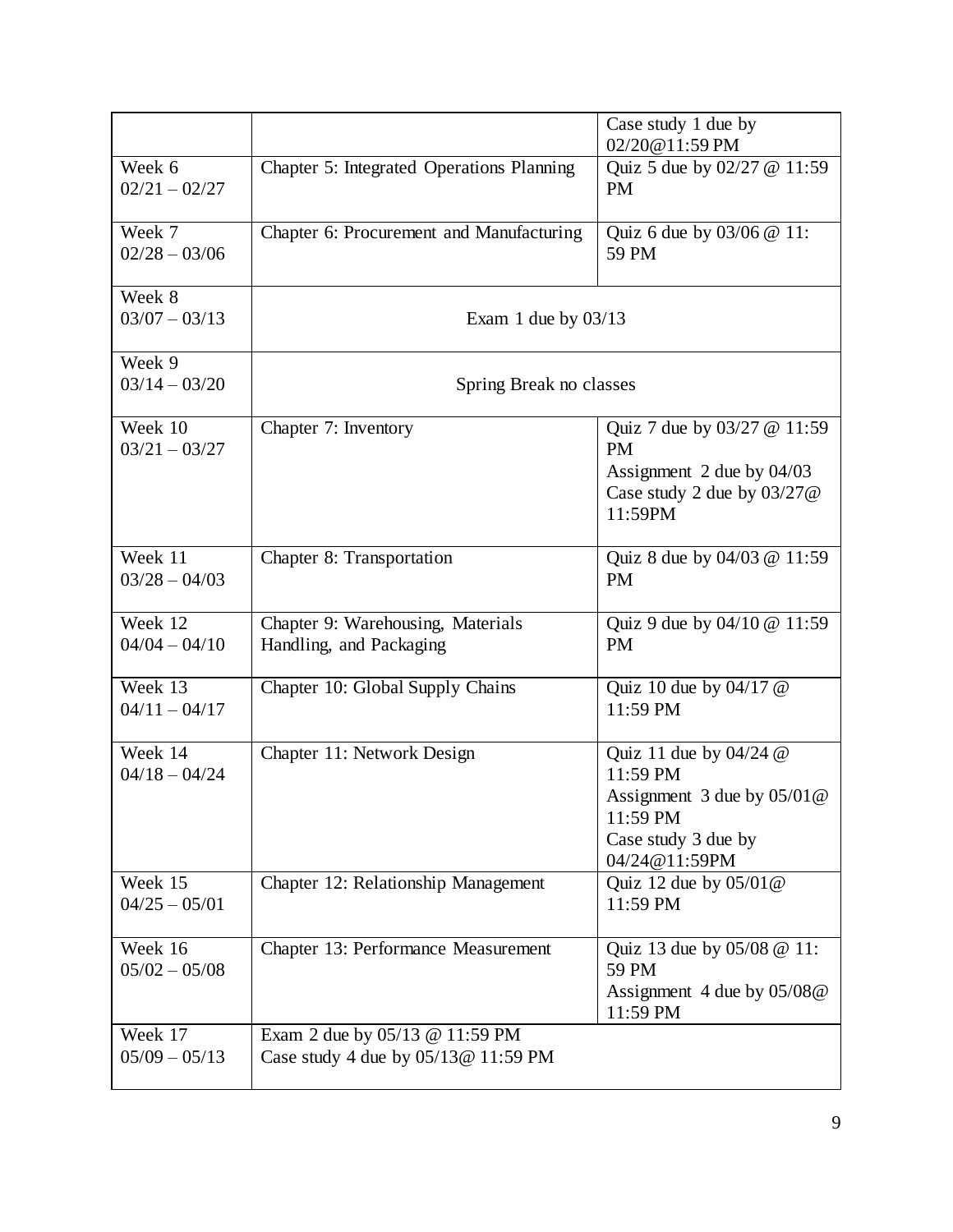#### **Important University Dates**

The following link shows the important dates relevant to the student: *https://www.tamuct.edu/registrar/academic-calendar.html*

# **TECHNOLOGY REQUIREMENTS AND SUPPORT**

#### **Technology Requirements**

This course will use the A&M-Central Texas Instructure Canvas learning management system. **We strongly recommend the latest versions of Chrome or Firefox browsers. Canvas no longer supports any version of Internet Explorer.**

Logon to A&M-Central Texas Canvas [https://tamuct.instructure.com/] or access Canvas through the TAMUCT Online link in myCT [https://tamuct.onecampus.com/]. You will log in through our Microsoft portal.

Username: Your MyCT email address. Password: Your MyCT password

#### **Canvas Support**

Use the Canvas Help link, located at the bottom of the left-hand menu, for issues with Canvas. You can select "Chat with Canvas Support," submit a support request through "Report a Problem," or call the Canvas support line: 1-844-757-0953.

For issues related to course content and requirements, contact your instructor.

# **Online Proctored Testing**

A&M-Central Texas uses Proctorio for online identity verification and proctored testing. This service is provided at no direct cost to students. If the course requires identity verification or proctored testing, the technology requirements are: Any computer meeting the minimum computing requirements, plus web camera, speaker, and microphone (or headset). Proctorio also requires the Chrome web browser with their custom plug in.

#### **Other Technology Support**

For log-in problems, students should contact Help Desk Central, 24 hours a day, 7 days a week

Email: [helpdesk@tamu.edu](mailto:helpdesk@tamu.edu) Phone: (254) 519-5466 [Web Chat:](http://hdc.tamu.edu/) [http://hdc.tamu.edu] *Please let the support technician know you are an A&M-Central Texas student.*

# **UNIVERSITY RESOURCES, PROCEDURES, AND GUIDELINES**

#### **Drop Policy**

If you discover that you need to drop this class, you must complete the **Drop Request Dynamic** Form through Warrior Web.

[https://dynamicforms.ngwebsolutions.com/casAuthentication.ashx?InstID=eaed95b9-f2be-45f3 a37d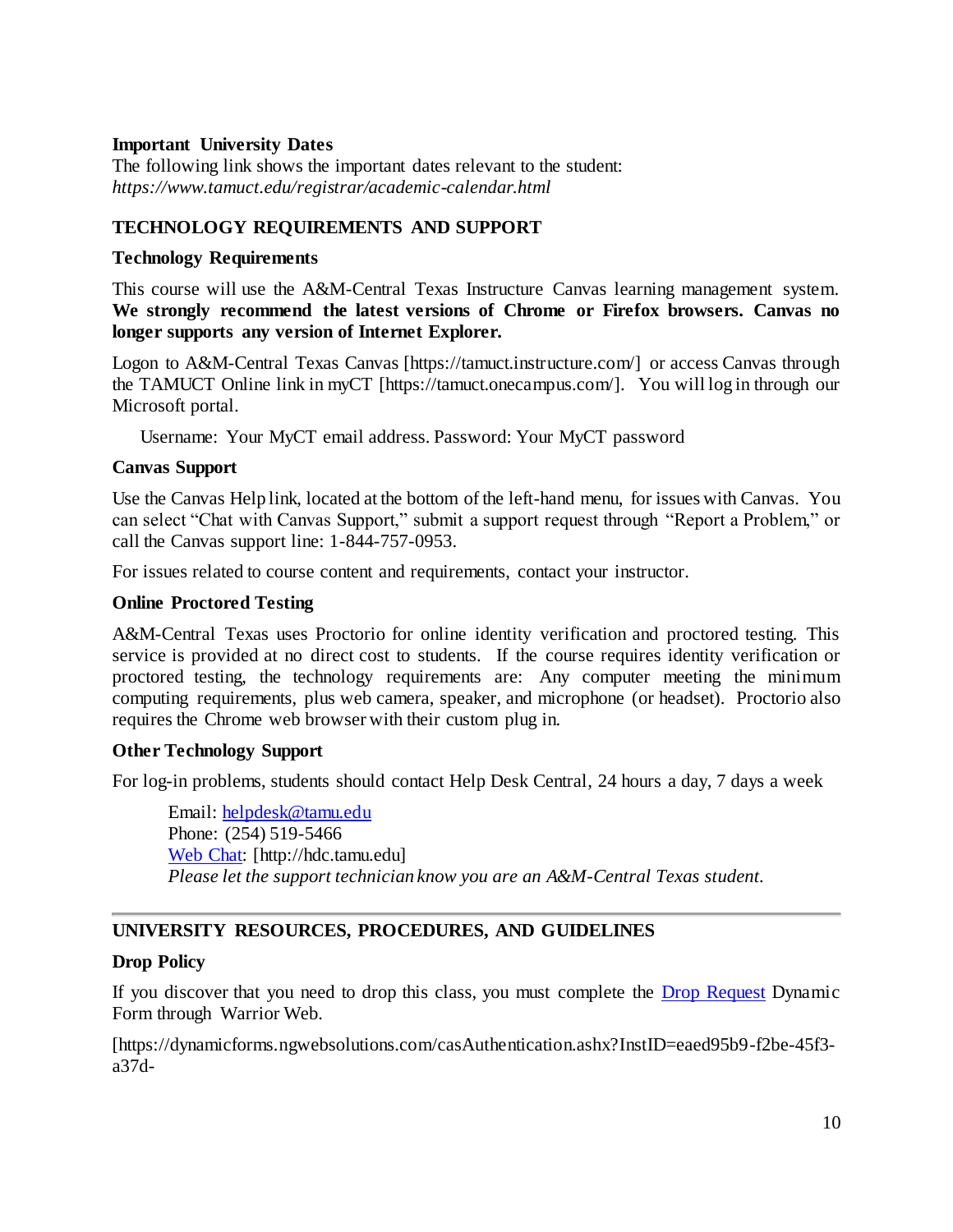46928168bc10&targetUrl=https%3A%2F%2Fdynamicforms.ngwebsolutions.com%2FSubmit% 2FForm%2FStart%2F53b8369e-0502-4f36-be43-f02a4202f612].

Faculty cannot drop students; this is always the responsibility of the student. The Registrar's Office will provide a deadline on the Academic Calendar for which the form must be completed. Once you submit the completed form to the Registrar's Office, you must go into Warrior Web and confirm that you are no longer enrolled. If you still show as enrolled, FOLLOW-UP with the Registrar's Office immediately. You are to attend class until the procedure is complete to avoid penalty for absence. Should you miss the drop deadline or fail to follow the procedure, you will receive an F in the course, which may affect your financial aid and/or VA educational benefits.

# **Academic Integrity**

Texas A&M University-Central Texas values the integrity of the academic enterprise and strives for the highest standards of academic conduct. A&M-Central Texas expects its students, faculty, and staff to support the adherence to high standards of personal and scholarly conduct to preserve the honor and integrity of the creative community. Any deviation by students from this expectation may result in a failing grade for the assignment and potentially a failing grade for the course. All academic misconduct concerns will be referred to the Office of Student Conduct. When in doubt on collaboration, citation, or any issue, please contact your instructor before taking a course of action.

For more [information](https://nam04.safelinks.protection.outlook.com/?url=https%3A%2F%2Fwww.tamuct.edu%2Fstudent-affairs%2Fstudent-conduct.html&data=04%7C01%7Clisa.bunkowski%40tamuct.edu%7Ccfb6e486f24745f53e1a08d910055cb2%7C9eed4e3000f744849ff193ad8005acec%7C0%7C0%7C637558437485252160%7CUnknown%7CTWFpbGZsb3d8eyJWIjoiMC4wLjAwMDAiLCJQIjoiV2luMzIiLCJBTiI6Ik1haWwiLCJXVCI6Mn0%3D%7C1000&sdata=yjftDEVHvLX%2FhM%2FcFU0B99krV1RgEWR%2BJ%2BhvtoR6TYk%3D&reserved=0) regarding the Student Conduct process, [https://www.tamuct.edu/studentaffairs/student-conduct.html].

If you know of potential honor violations by other students, you may [submit](https://nam04.safelinks.protection.outlook.com/?url=https%3A%2F%2Fcm.maxient.com%2Freportingform.php%3FTAMUCentralTexas%26layout_id%3D0&data=04%7C01%7Clisa.bunkowski%40tamuct.edu%7Ccfb6e486f24745f53e1a08d910055cb2%7C9eed4e3000f744849ff193ad8005acec%7C0%7C0%7C637558437485262157%7CUnknown%7CTWFpbGZsb3d8eyJWIjoiMC4wLjAwMDAiLCJQIjoiV2luMzIiLCJBTiI6Ik1haWwiLCJXVCI6Mn0%3D%7C1000&sdata=CXGkOa6uPDPX1IMZ87z3aZDq2n91xfHKu4MMS43Ejjk%3D&reserved=0) a report, [https://cm.maxient.com/reportingform.php?TAMUCentralTexas&layout\_id=0].

#### **Academic Accommodations**

At Texas A&M University-Central Texas, we value an inclusive learning environment where every student has an equal chance to succeed and has the right to a barrier-free education. The Warrior Center for Student Success, Equity and Inclusion is responsible for ensuring that students with a disability receive equal access to the university's programs, services and activities. If you believe you have a disability requiring reasonable accommodations, please contact the Office of Access and Inclusion, WH-212; or call (254) 501-5836. Any information you provide is private and confidential and will be treated as such.

For more information, please visit our  $\Delta \csc \& \text{Inclusion}$  Canvas page (log-in required) [https://tamuct.instructure.com/courses/717]

# **Important information for Pregnant and/or Parenting Students**

Texas A&M University-Central Texas supports students who are pregnant and/or parenting. In accordance with requirements of Title IX and related guidance from US Department of Education's Office of Civil Rights, the Dean of Student Affairs' Office can assist students who are pregnant and/or parenting in seeking accommodations related to pregnancy and/or parenting. Students should seek out assistance as early in the pregnancy as possible. For more information, please visit [Student Affairs](https://www.tamuct.edu/student-affairs/pregnant-and-parenting-students.html) [https://www.tamuct.edu/student-affairs/pregnant-and-parentingstudents.html]. Students may also contact the institution's Title IX Coordinator. If you would like to read more about these [requirements and guidelines](http://www2.ed.gov/about/offices/list/ocr/docs/pregnancy.pdf) online, please visit the website [http://www2.ed.gov/about/offices/list/ocr/docs/pregnancy.pdf].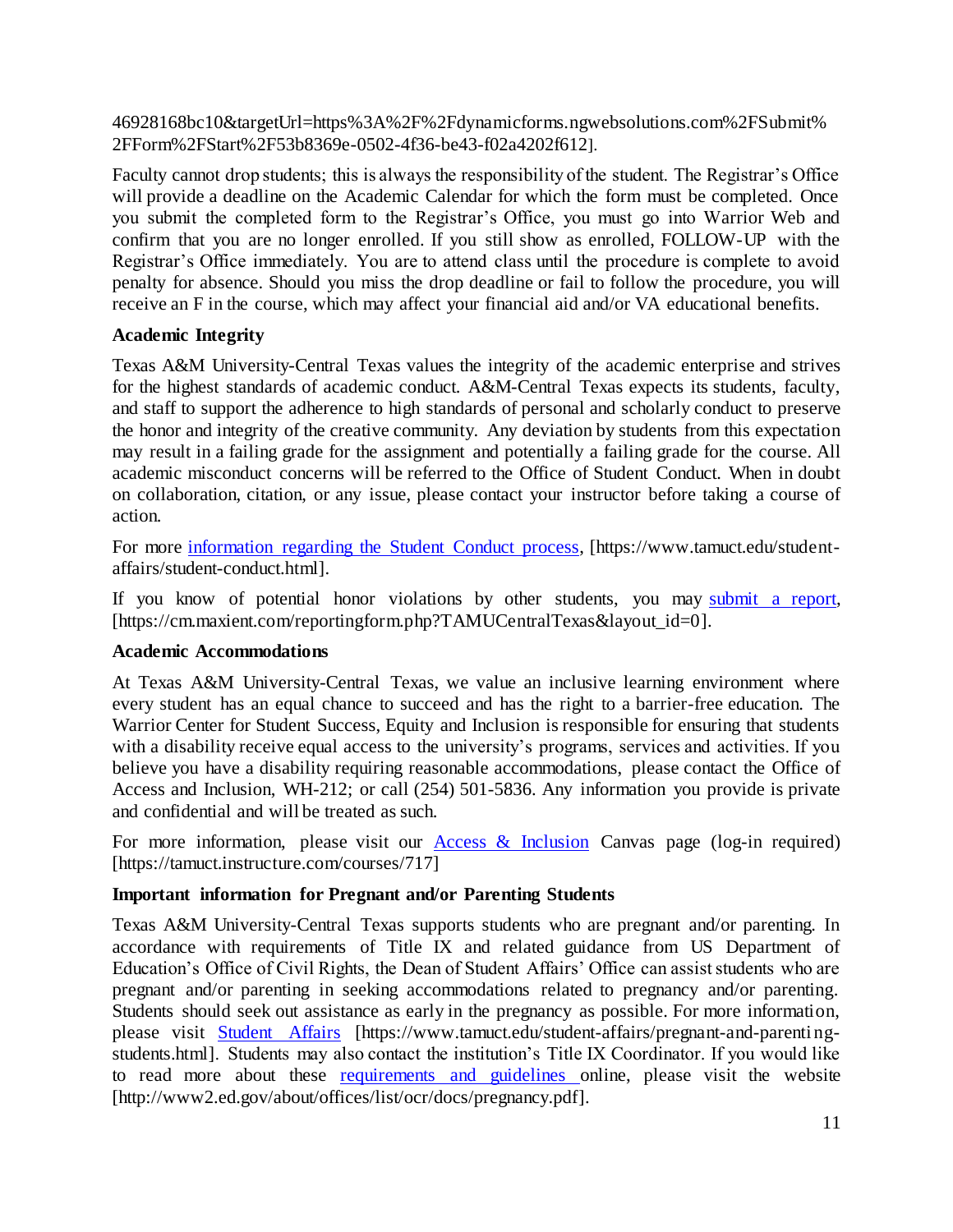Title IX of the Education Amendments Act of 1972 prohibits discrimination on the basis of sex and gender–including pregnancy, parenting, and all related conditions. A&M-Central Texas is able to provide flexible and individualized reasonable accommodation to pregnant and parenting students. All pregnant and parenting students should contact the Associate Dean in the Division of Student Affairs at (254) 501-5909 to seek out assistance. Students may also contact the University's Title IX Coordinator.

# **Tutoring**

Tutoring is available to all A&M-Central Texas students, both virtually and in-person. Student success coaching is available online upon request.

If you have a question, are interested in becoming a tutor, or in need of success coaching contact the Warrior Center for Student Success, Equity and Inclusion at (254) 501-5836, visit the Warrior Center at 212 Warrior Hall, or by emailing [WarriorCenter@tamuct.edu.](mailto:WarriorCenter@tamuct.edu)

To schedule tutoring sessions and view tutor availability, please visit Tutor [Matching](https://tutormatchingservice.com/TAMUCT) [Services](https://tutormatchingservice.com/TAMUCT) [https://tutormatchingservice.com/TAMUCT] or visit the Tutoring Center in 111 Warrior Hall.

Chat live with a remote tutor 24/7 for almost any subject from on your computer! Tutor.com is an online tutoring platform that enables A&M-Central Texas students to log in and receive online tutoring support at no additional cost. This tool provides tutoring in over 40 subject areas except writing support. Access Tutor.com through Canvas.

# **University Writing Center**

University Writing Center: Located in Warrior Hall 416, the University Writing Center (UWC) at Texas A&M University–Central Texas (A&M–Central Texas) is a free service open to all A&M– Central Texas students. For the Spring 2022 semester, the hours of operation are from 10:00 a.m.- 5:00 p.m. Monday thru Thursday in Warrior Hall 416 (with online tutoring available every hour as well) with satellite hours available online only Monday thru Thursday from 6:00-9:00 p.m. and Saturday 12:00-3:00 p.m.

Tutors are prepared to help writers of all levels and abilities at any stage of the writing process. While tutors will not write, edit, or grade papers, they will assist students in developing more effective composing practices. By providing a practice audience for students' ideas and writing, our tutors highlight the ways in which they read and interpret students' texts, offering guidance and support throughout the various stages of the writing process. In addition, students may work independently in the UWC by checking out a laptop that runs the Microsoft Office suite and connects to WIFI, or by consulting our resources on writing, including all of the relevant style guides. Whether you need help brainstorming ideas, organizing an essay, proofreading, understanding proper citation practices, or just want a quiet place to work, the UWC is here to help!

Students may arrange a one-to-one session with a trained and experienced writing tutor by making an appointment via [WCOnline](https://tamuct.mywconline.com/) [https://tamuct.mywconline.com/]. In addition, you can email Dr. Bruce Bowles Jr. at bruce.bowles@tamuct.edu if you have any questions about the UWC, need any assistance with scheduling, or would like to schedule a recurring appointment with your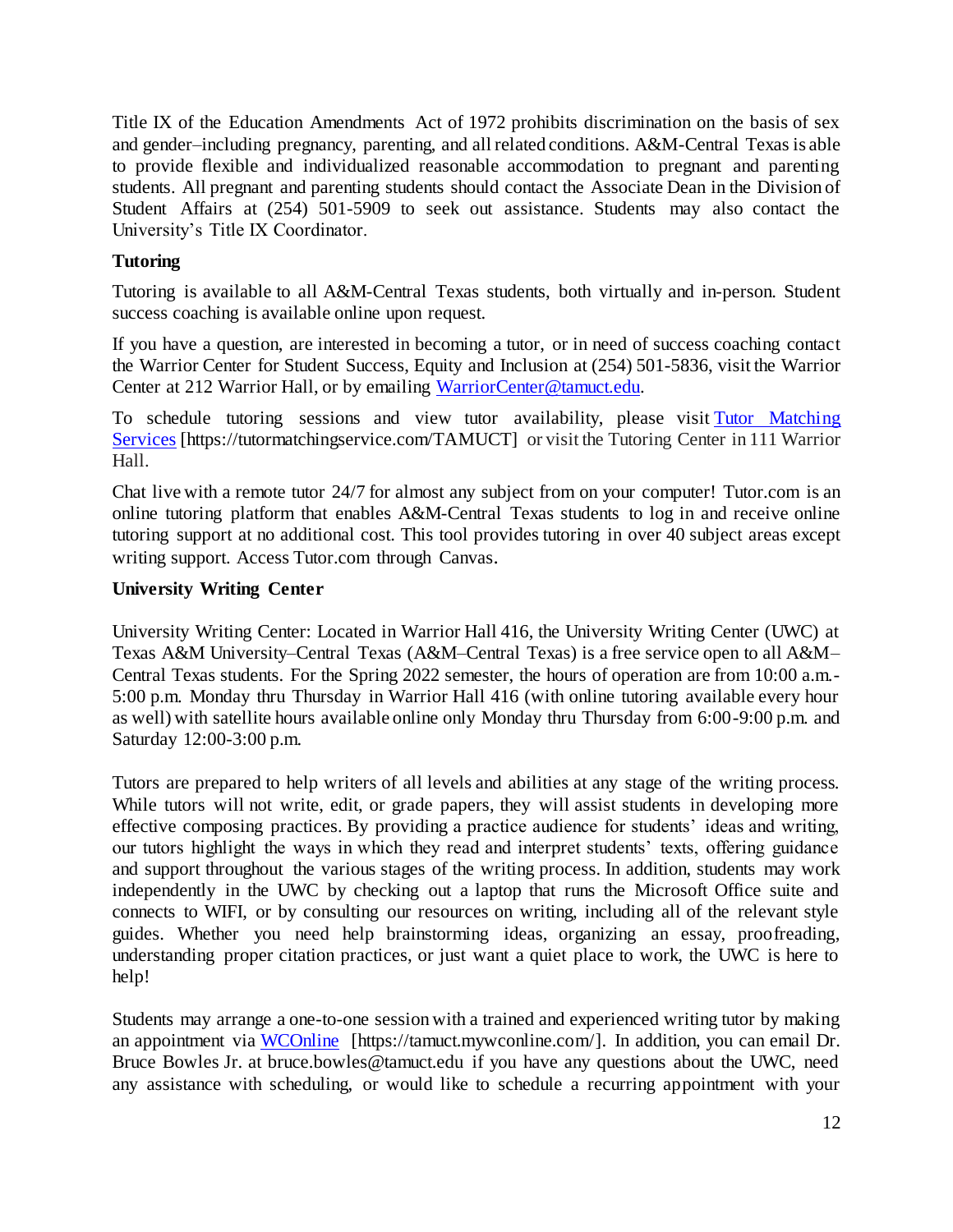favorite tutor by making an appointment via [WCOnline](https://tamuct.mywconline.com/) [https://tamuct.mywconline.com/]. In addition, you can email Dr. Bruce Bowles Jr. at bruce.bowles@tamuct.edu if you have any questions about the UWC, need any assistance with scheduling, or would like to schedule a recurring appointment with your favorite tutor.

# **University Library**

The University Library provides many services in support of research across campus and at a distance. We offer over 200 electronic databases containing approximately 400,000 eBooks and 82,000 journals, in addition to the 96,000 items in our print collection, which can be mailed to students who live more than 50 miles from campus. Research guides for each subject taught at A&M-Central Texas are available through our website to help students navigate these resources. On campus, the library offers technology including cameras, laptops, microphones, webcams, and digital sound recorders.

Research assistance from a librarian is also available 24 hours a day through our online chat service, and at the reference desk when the library is open. Research sessions can be scheduled for more comprehensive assistance, and may take place virtually through WebEx, Microsoft Teams or in-person at the library. Schedule an [appointment](https://nam04.safelinks.protection.outlook.com/?url=https%3A%2F%2Ftamuct.libcal.com%2Fappointments%2F%3Fg%3D6956&data=04%7C01%7Clisa.bunkowski%40tamuct.edu%7Cde2c07d9f5804f09518008d9ab7ba6ff%7C9eed4e3000f744849ff193ad8005acec%7C0%7C0%7C637729369835011558%7CUnknown%7CTWFpbGZsb3d8eyJWIjoiMC4wLjAwMDAiLCJQIjoiV2luMzIiLCJBTiI6Ik1haWwiLCJXVCI6Mn0%3D%7C3000&sdata=KhtjgRSAw9aq%2FoBsB6wyu8b7PSuGN5EGPypzr3Ty2No%3D&reserved=0) [here](https://nam04.safelinks.protection.outlook.com/?url=https%3A%2F%2Ftamuct.libcal.com%2Fappointments%2F%3Fg%3D6956&data=04%7C01%7Clisa.bunkowski%40tamuct.edu%7Cde2c07d9f5804f09518008d9ab7ba6ff%7C9eed4e3000f744849ff193ad8005acec%7C0%7C0%7C637729369835011558%7CUnknown%7CTWFpbGZsb3d8eyJWIjoiMC4wLjAwMDAiLCJQIjoiV2luMzIiLCJBTiI6Ik1haWwiLCJXVCI6Mn0%3D%7C3000&sdata=KhtjgRSAw9aq%2FoBsB6wyu8b7PSuGN5EGPypzr3Ty2No%3D&reserved=0) [https://tamuct.libcal.com/appointments/?g=6956]. Assistance may cover many topics, including how to find articles in peer-reviewed journals, how to cite resources, and how to piece together research for written assignments.

Our 27,000-square-foot facility on the A&M-Central Texas main campus includes student lounges, private study rooms, group work spaces, computer labs, family areas suitable for all ages, and many other features. Services such as interlibrary loan, TexShare, binding, and laminating are available. The library frequently offers workshops, tours, readings, and other events. For more information, please visit our Library [website](https://nam04.safelinks.protection.outlook.com/?url=https%3A%2F%2Ftamuct.libguides.com%2Findex&data=04%7C01%7Clisa.bunkowski%40tamuct.edu%7C7d8489e8839a4915335f08d916f067f2%7C9eed4e3000f744849ff193ad8005acec%7C0%7C0%7C637566044056484222%7CUnknown%7CTWFpbGZsb3d8eyJWIjoiMC4wLjAwMDAiLCJQIjoiV2luMzIiLCJBTiI6Ik1haWwiLCJXVCI6Mn0%3D%7C1000&sdata=2R755V6rcIyedGrd4Os5rkgn1PvhHKU3kUV1vBKiHFo%3D&reserved=0)

[http://tamuct.libguides.com/index].

# **OPTIONAL POLICY STATEMENTS**

# **A Note about Sexual Violence at A&M-Central Texas**

Sexual violence is a serious safety, social justice, and public health issue. The university offers support for anyone struggling with these issues. University faculty are mandated reporters, so if someone discloses that they were sexually assaulted (or a victim of Domestic/Dating Violence or Stalking) while a student at TAMUCT, faculty members are required to inform the Title IX Office. If you want to discuss any of these issues confidentially, you can do so through Student Wellness and Counseling (254-501-5955) located on the second floor of Warrior Hall (207L).

Sexual violence can occur on our campus because predators often feel emboldened, and victims often feel silenced or shamed. It is incumbent on ALL of us to find ways to actively create environments that tell predators we don't agree with their behaviors and tell survivors we will support them. Your actions matter. Don't be a bystander; be an agent of change. For additional information on campus policy and resources visit the [Title IX webpage](https://www.tamuct.edu/compliance/titleix.html) [\[https://www.tamuct.edu/compliance/titleix.html\].](https://www.tamuct.edu/compliance/titleix.html)

# **Behavioral Intervention**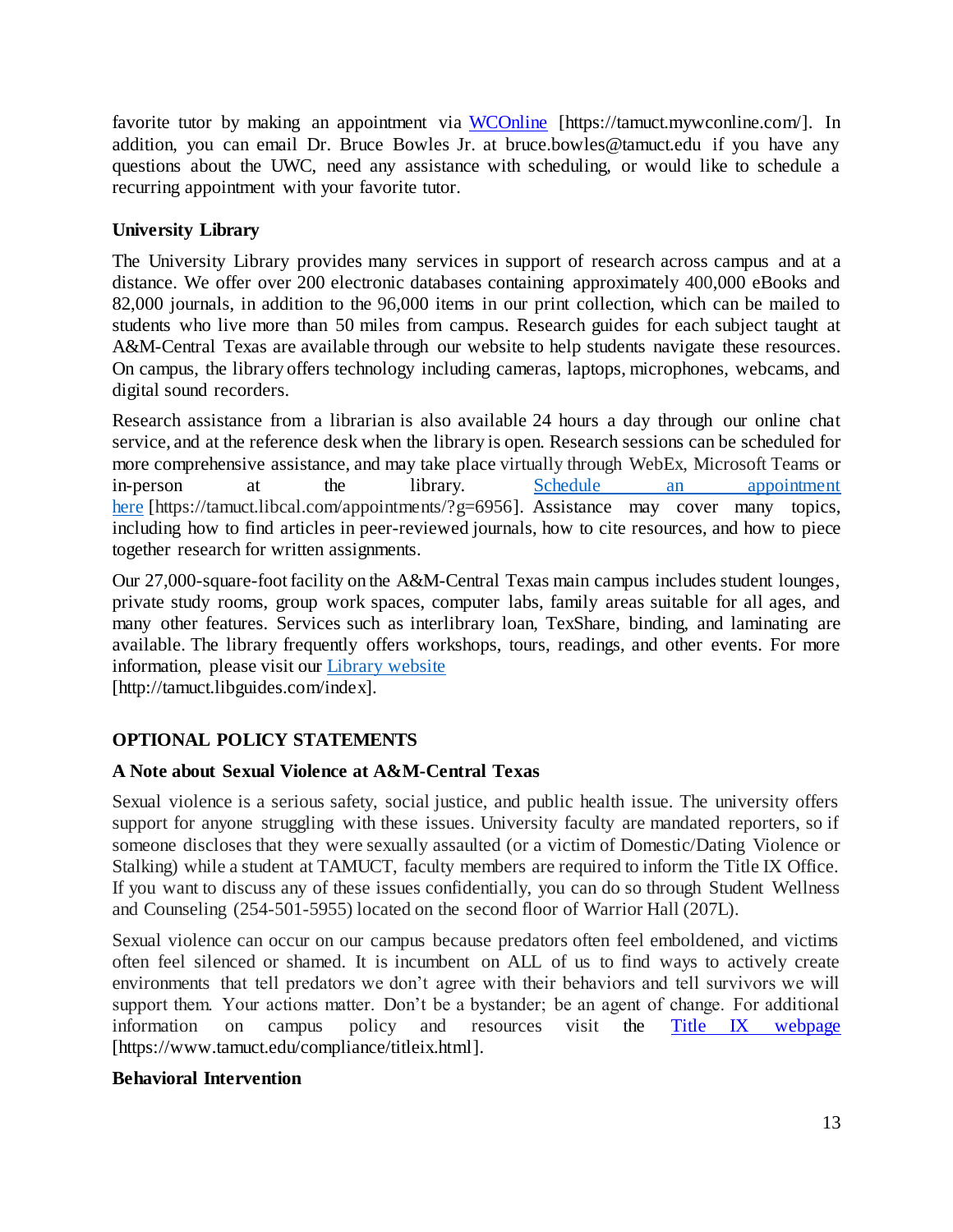Texas A&M University-Central Texas cares about the safety, health, and well-being of its students, faculty, staff, and community. If you are aware of individuals for whom you have a concern, please make a referral to the Behavioral Intervention Team. Referring your concern shows you care. You can complete the <u>[referral](https://cm.maxient.com/reportingform.php?TAMUCentralTexas&layout_id=2)</u> online [https://cm.maxient.com/reportingform.php?TAMUCentralTexas&layout\_id=2].

Anonymous referrals are accepted. Please see the [Behavioral Intervention Team](https://www.tamuct.edu/bit) website for more information [https://www.tamuct.edu/bit]. If a person's behavior poses an imminent threat to you or another, contact 911 or A&M-Central Texas University Police at 254-501-5805.

# **INSTRUCTOR POLICIES**

Following are some of the instructor related policies. Students are required to follow them over the entire course period.

**Class Policy:** Instructor holds the right to change certain policies such as reading schedule, late submissions if the instructor feels it is necessary or beneficial for the class.

**Late submissions:** The instructor will not accept late submissions under any circumstances without appropriate documentation.

**Emergency situation:** It is the responsibility of the student to work with professor for assignment submissions under emergency. The student need to contact the professor as soon as possible, i.e., within 15 days of emergency. The professor will not accept any reasoning for non-submission after 15 days of emergency. If the student fails to complete 30% of the course without notifying the professor, then the instructor will not accept any makeups or resubmissions. In that case, the student needs to either drop the course or receive the overall earned grade.

**Academic Integrity:** If the student violates any academic integrity (that include, but not limited to cheating on an examination or other academic work, plagiarism and improper citation of sources, using another student's work, collusion, and the abuse of resource materials), the student will receive the following penalty:

1<sup>st</sup> Offense: One downgrade and the student has to write a 1500 word paper on academic integrity. The due date for the submission of the paper will be 3 weeks from the day of realization of violation of academic integrity by the student.

2<sup>nd</sup> Offense: The student will receive failing grade.

#### **Note 9: Under both offenses mentioned above, the student will be reported to university's Office of Student Conduct.**

**Communication policy:** Students are expected to have read the course content at least once before communicating with the professor for doubts. The faculty will not be able to teach the entire course or chapter content during the communications. Faculty can help students with the doubts, but not with the entire topic.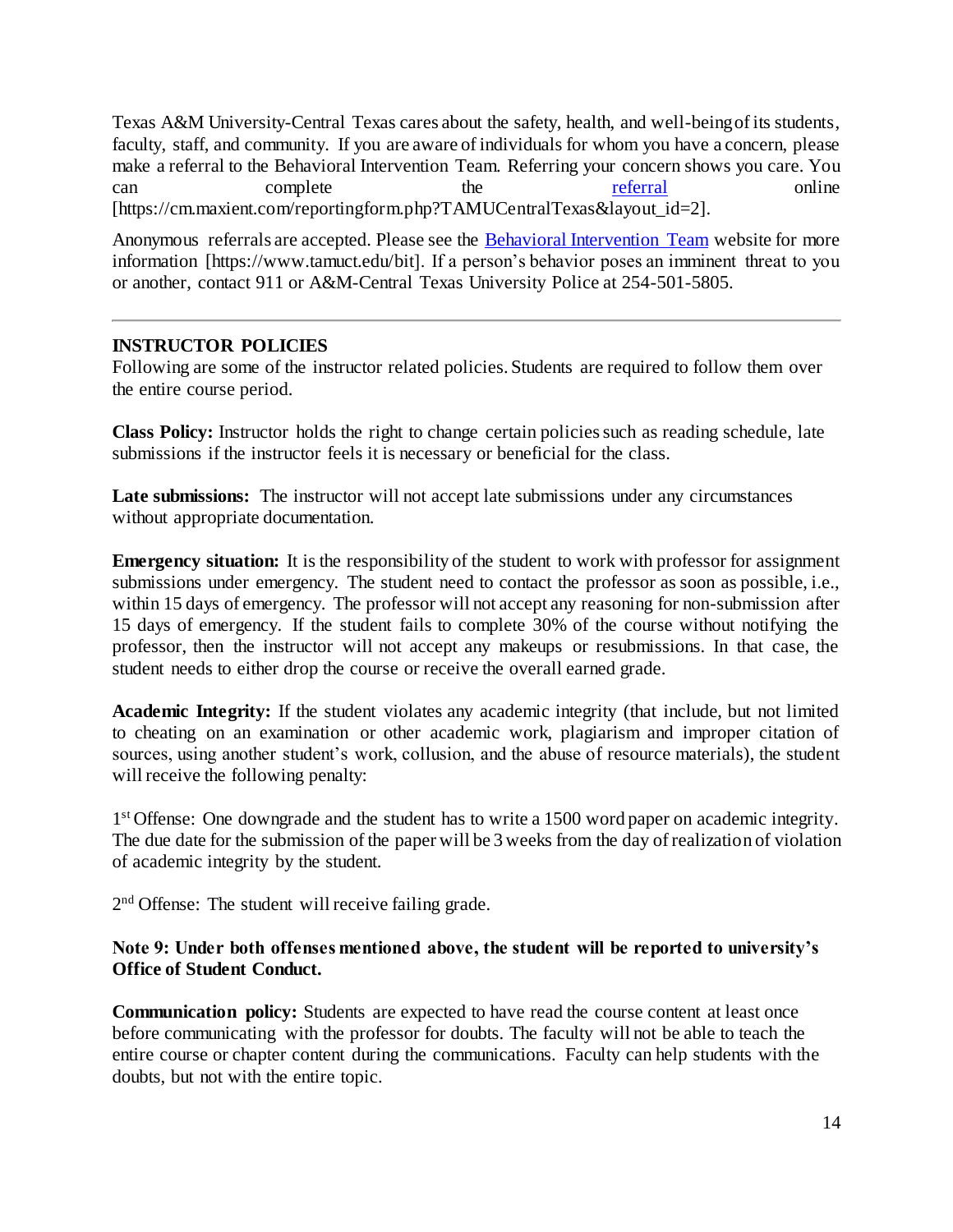**Netiquette:** Online communication is a very critical component of any online environment, and in this course, you are expected to conduct yourself in the same respectful manner that would be followed in a face-to-face course. Be sure to abide by the following guidelines when participating in the various methods of communication with instructors and classmates:

- Think your response through before responding. Before you submit your comments, proofread your comments to prevent any misunderstandings from occurring.
- Do not capitalize everything. Capital letters may be used for the occasional EMPHASIS, but avoid typing completely in capital letters AS IT MAY APPEAR AS THOUGH YOU'RE SHOUTING!
- Keep conversations clean from foul language. The online course is an environment for positive feedback and productive dialogue. Profanity will not be tolerated.
- Use correct spelling and proper grammar. Keep your responses on topic and concise. Do not write long responses, for it will not likely be read or take up too much of another person's time.
- Do not ramble. You are not the only person behind a keyboard. Be mindful of others' feelings and treat them with the same respect that everyone deserves.
- Communicate respectfully.

In this course, you are also expected to abide by the University's student code of conduct and the policies on classroom. View the University's Student Code of Conduct online (https://www.tamuct.edu/student-affairs/student-conduct.html). Visit the Office of Student Conduct Website here. [\(https://www.tamuct.edu/student-affairs/student-conduct.html\)](https://www.tamuct.edu/student-affairs/student-conduct.html)

# **Copyright Notice**

Students should assume that all course material is copyrighted by the respective author(s). Reproduction of course material is prohibited without consent by the author and/or course instructor. Violation of copyright is against the law and Texas A&M University-Central Texas' Code of Academic Honesty. All alleged violations will be reported to the Office of Student Conduct.

Copyright. (*2022*) by (*Vinay Gonela*) at Texas A&M University-Central Texas, (*College of Business Administration*); 1001 Leadership Place, Killeen, TX 76549 (*[vinay.gonela@tamuct.edu](mailto:vinay.gonela@tamuct.edu)*)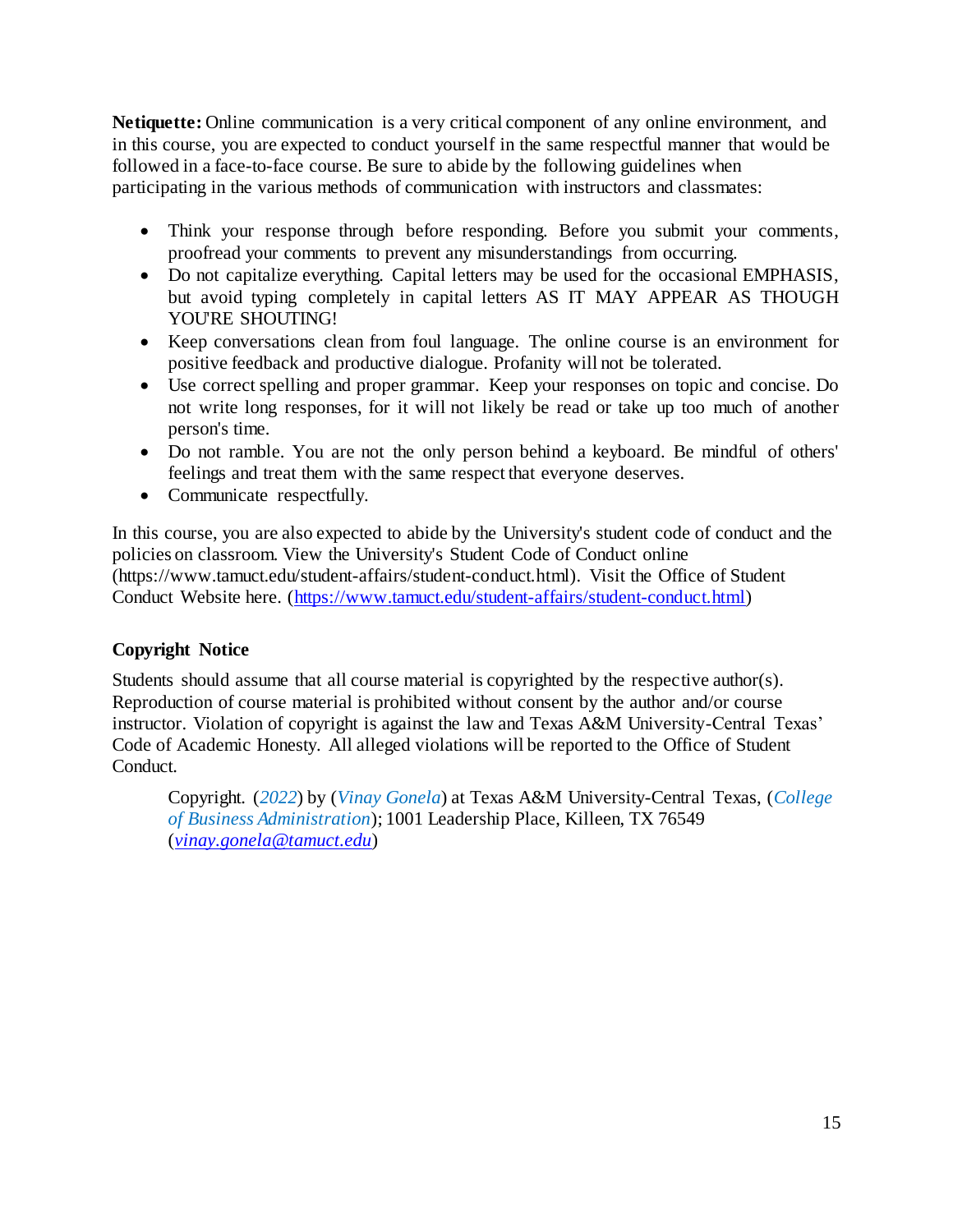# **Rubric for discussion questions**

| <b>Criteria</b>             | No work<br>$(0\%)$       | <b>Missing work</b><br>(25%)                                                                             | <b>Needs improvement</b><br>$(50\%)$                                                                                                   | <b>Met Expectations</b><br>(75%)                                                                                      | <b>Exceeds expectation</b><br>$(100\%)$                                                             |
|-----------------------------|--------------------------|----------------------------------------------------------------------------------------------------------|----------------------------------------------------------------------------------------------------------------------------------------|-----------------------------------------------------------------------------------------------------------------------|-----------------------------------------------------------------------------------------------------|
| Evidence/Content<br>65%     | Work is not<br>submitted | The answer has several<br>errors in both<br>conceptual level<br>(textbook) and<br>communication clarity. | The answer contains<br>one or two basic<br>facts that are correct<br>(textbook), but may<br>also have incorrect<br>statements as well. | The answer contains.<br>most $(75%)$ of the<br>points that needed to<br>be included.                                  | The answer contains the<br>main points and<br>provides comprehensive<br>understanding.              |
| Writing<br>mechanics<br>35% | Work is not<br>submitted | Writing mechanics are<br>a major issue.                                                                  | Problems with<br>length, format,<br>grammar, spelling,<br>originality, or<br>citations.                                                | Only minor problems<br>with length, format,<br>grammar or spelling,<br>or citations. No<br>issues with<br>originality | No problems with<br>length, format, grammar<br>or spelling, originality,<br>or citations if needed. |